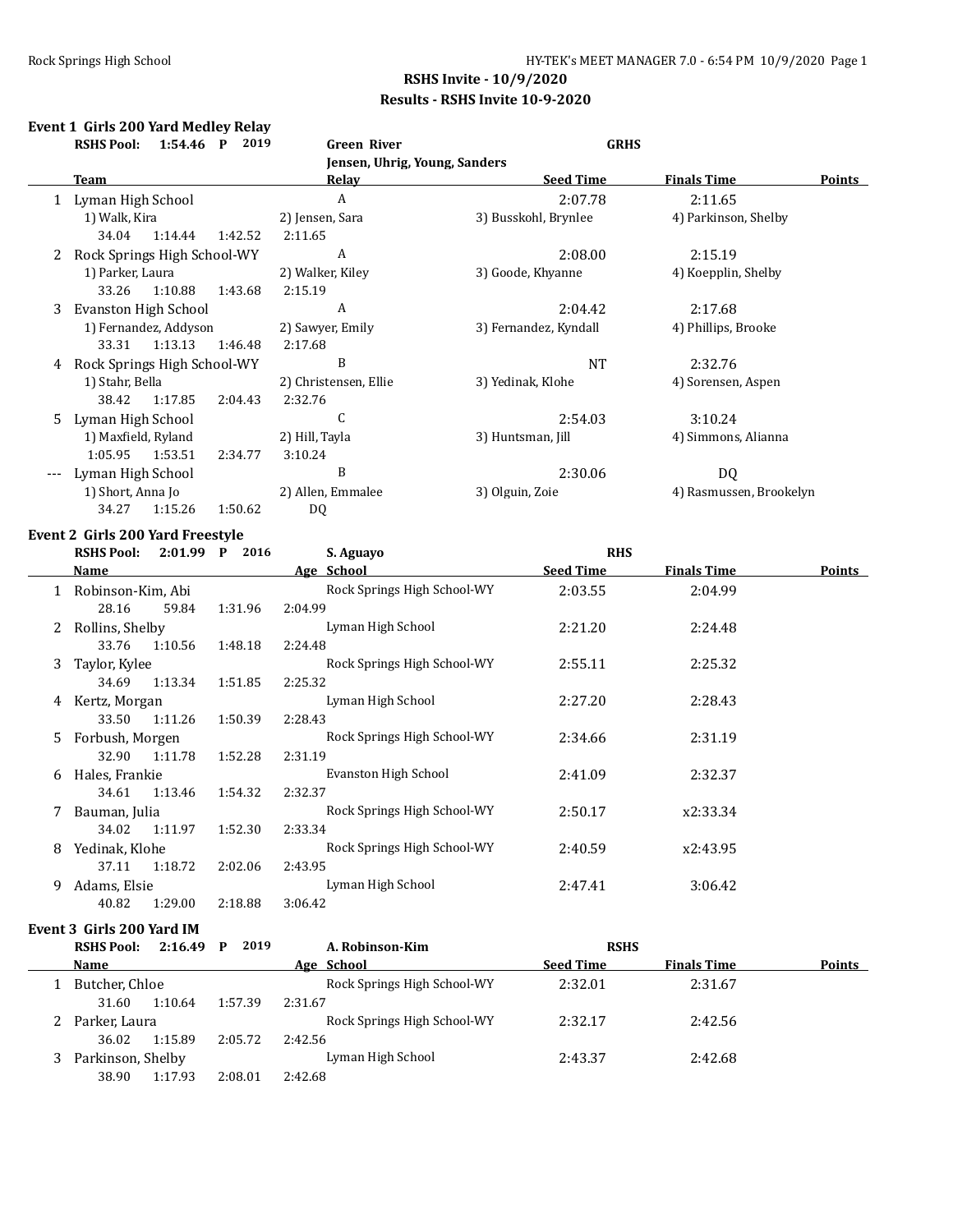$\overline{\phantom{0}}$ 

# **RSHS Invite - 10/9/2020 Results - RSHS Invite 10-9-2020**

## **(Event 3 Girls 200 Yard IM)**

|   | Name                 |         |         | Age School                  | <b>Seed Time</b> | <b>Finals Time</b> | <b>Points</b> |
|---|----------------------|---------|---------|-----------------------------|------------------|--------------------|---------------|
| 4 | Olguin, Zoie         |         |         | Lyman High School           | 2:56.01          | 2:46.26            |               |
|   | 34.99                | 1:15.48 | 2:08.40 | 2:46.26                     |                  |                    |               |
| 5 | Rasmussen, Brookelyn |         |         | Lyman High School           | 2:50.56          | 2:50.79            |               |
|   | 39.01                | 1:23.47 | 2:12.10 | 2:50.79                     |                  |                    |               |
| 6 | Sawyer, Emily        |         |         | Evanston High School        | 2:58.94          | 2:56.16            |               |
|   | 43.14                | 1:28.08 | 2:16.43 | 2:56.16                     |                  |                    |               |
|   | Koepplin, Shelby     |         |         | Rock Springs High School-WY | 3:05.48          | 3:02.27            |               |
|   | 42.59                | 1:29.38 | 2:21.65 | 3:02.27                     |                  |                    |               |
| 8 | Short, Anna Jo       |         |         | Lyman High School           | 3:04.42          | x3:03.12           |               |
|   | 40.94                | 1:24.65 | 2:21.44 | 3:03.12                     |                  |                    |               |

#### **Event 4 Girls 50 Yard Freestyle**

|    | <b>RSHS Pool:</b><br>24.31 | 2019<br>$\mathbf{P}$ | <b>O. McPherson</b>         | <b>LHS</b>       |                    |               |
|----|----------------------------|----------------------|-----------------------------|------------------|--------------------|---------------|
|    | <b>Name</b>                |                      | Age School                  | <b>Seed Time</b> | <b>Finals Time</b> | <b>Points</b> |
|    | Busskohl, Brynlee          |                      | Lyman High School           | 24.54            | 25.55              |               |
| 2  | Moser, Leah                |                      | Rock Springs High School-WY | 27.70            | 27.74              |               |
| 3  | Hamblin, Emry              |                      | Lyman High School           | 28.05            | 27.98              |               |
| 4  | Walk, Kira                 |                      | Lyman High School           | 29.11            | 29.08              |               |
| 5. | Bindl, Brooke              |                      | Lyman High School           | 29.11            | x29.42             |               |
| 6  | Fernandez, Addyson         |                      | Evanston High School        | 27.51            | 30.06              |               |
|    | Walker, Kiley              |                      | Rock Springs High School-WY | 28.36            | 30.61              |               |
| 8  | Phillips, Brooke           |                      | Evanston High School        | 30.84            | 30.80              |               |
| 9  | Huntsman, Jill             |                      | Lyman High School           | 31.43            | x31.52             |               |
| 10 | Sorensen, Aspen            |                      | Rock Springs High School-WY | 35.25            | 33.10              |               |
| 11 | Stahr, Bella               |                      | Rock Springs High School-WY | 37.34            | x34.48             |               |
| 12 | Simmons, Alianna           |                      | Lyman High School           | 35.06            | x36.22             |               |
| 13 | Maxfield, Ryland           |                      | Lyman High School           | 1:12.81          | x1:10.27           |               |

### **Event 5 Girls 1 mtr Diving**

|   | 2017<br><b>RSHS Pool:</b><br>257.65<br>P | A. Lange                    | <b>RSHS</b> |                     |        |
|---|------------------------------------------|-----------------------------|-------------|---------------------|--------|
|   | Name                                     | Age School                  |             | <b>Finals Score</b> | Points |
|   | Sorensen, Anna                           | Rock Springs High School-WY | 373.35      | 233.35              |        |
|   | 2 Ruiz, Myla                             | Rock Springs High School-WY | 376.40      | 231.85              |        |
| 3 | Davis, Tayler                            | Evanston High School        | 156.85      | 168.65              |        |
| 4 | Allen, Libbie                            | Lyman High School           | 165.48      | 146.80              |        |
|   | 5 Zanetti, Emma                          | Rock Springs High School-WY | 85.20       | 139.10              |        |
| 6 | Brown, Aurora                            | Rock Springs High School-WY | 193.35      | x134.75             |        |
|   | Hollingshead, Paige                      | Rock Springs High School-WY | 253.60      | x134.15             |        |
| 8 | Allen, Emmalee                           | Lyman High School           | 150.36      | 132.10              |        |
| 9 | Hill, Tayla                              | Lyman High School           | 103.00      | 91.30               |        |

### **Event 6 Girls 100 Yard Butterfly**

|   | 2017<br><b>RSHS Pool:</b><br>59.76<br>P | A. Otto                     | <b>GRHS</b>      |                    |               |
|---|-----------------------------------------|-----------------------------|------------------|--------------------|---------------|
|   | <b>Name</b>                             | Age School                  | <b>Seed Time</b> | <b>Finals Time</b> | <b>Points</b> |
|   | Butcher, Chloe<br>1:07.67<br>31.47      | Rock Springs High School-WY | 1:11.57          | 1:07.67            |               |
|   | Goode, Khyanne<br>1:17.63<br>35.45      | Rock Springs High School-WY | 1:20.44          | 1:17.63            |               |
|   | Allen, Emmalee<br>1:20.13<br>35.86      | Lyman High School           | 1:19.98          | 1:20.13            |               |
| 4 | Hales, Frankie<br>1:33.42<br>42.56      | Evanston High School        | 1:40.49          | 1:33.42            |               |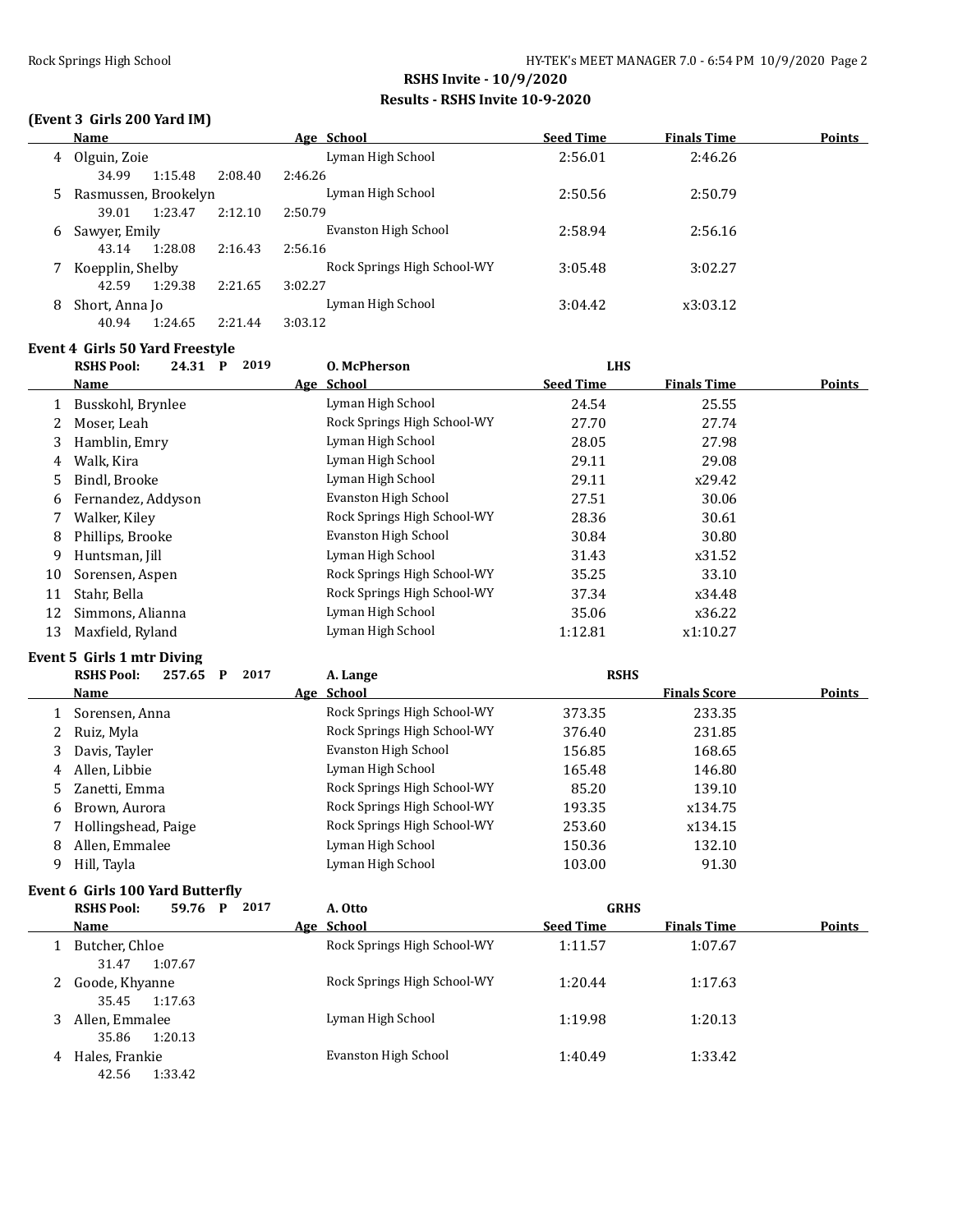## **(Event 6 Girls 100 Yard Butterfly)**

|    | Name                                   | Age School                  | <b>Seed Time</b> | <b>Finals Time</b> | <b>Points</b> |
|----|----------------------------------------|-----------------------------|------------------|--------------------|---------------|
|    | 5 Hill, Kadence<br>44.51<br>1:38.98    | Rock Springs High School-WY | 1:39.81          | 1:38.98            |               |
|    | Event 7 Girls 100 Yard Freestyle       |                             |                  |                    |               |
|    | <b>RSHS Pool:</b><br>54.80 P<br>2017   | S. Carsrud                  | <b>THB</b>       |                    |               |
|    | <b>Name</b>                            | Age School                  | <b>Seed Time</b> | <b>Finals Time</b> | <b>Points</b> |
|    | 1 Robinson-Kim, Abi<br>26.95<br>56.54  | Rock Springs High School-WY | 54.83            | 56.54              |               |
|    | 2 Hamblin, Emry<br>28.72<br>1:01.66    | Lyman High School           | 1:01.20          | 1:01.66            |               |
| 3  | Allen, Libbie<br>30.25<br>1:04.26      | Lyman High School           | 1:05.84          | 1:04.26            |               |
| 4  | Sepos, Allyssa<br>30.91<br>1:05.86     | Evanston High School        | 1:05.16          | 1:05.86            |               |
| 5  | Phillips, Brooke<br>31.88<br>1:07.35   | Evanston High School        | 1:07.03          | 1:07.35            |               |
|    | 6 Rollins, Shelby<br>32.70<br>1:08.69  | Lyman High School           | 1:08.32          | 1:08.69            |               |
|    | 7 Kertz, Morgan<br>32.88<br>1:08.96    | Lyman High School           | 1:08.45          | x1:08.96           |               |
| 8  | Christensen, Ellie<br>33.44<br>1:11.95 | Rock Springs High School-WY | <b>NT</b>        | 1:11.95            |               |
| 9. | Yedinak, Klohe<br>34.69<br>1:12.33     | Rock Springs High School-WY | 1:09.27          | 1:12.33            |               |
| 10 | Jensen, Sara<br>34.50<br>1:12.67       | Lyman High School           | 1:09.55          | x1:12.67           |               |
|    | 11 Adams, Elsie<br>36.35<br>1:12.70    | Lyman High School           | 1:12.52          | x1:12.70           |               |
| 12 | Sorensen, Aspen<br>38.10<br>1:19.81    | Rock Springs High School-WY | 1:24.56          | x1:19.81           |               |
|    | 13 Hill, Tayla<br>39.38<br>1:21.80     | Lyman High School           | 1:22.65          | x1:21.80           |               |
|    | 14 Bauman, Julia<br>40.43<br>1:24.66   | Rock Springs High School-WY | 1:18.77          | x1:24.66           |               |
| 15 | Maxfield, Ryland<br>1:09.87<br>2:41.29 | Lyman High School           | <b>NT</b>        | x2:41.29           |               |

### **Event 8 Girls 500 Yard Freestyle**

|   | <b>RSHS Pool:</b> | 5:21.82           | 2019<br>P |                   | S. Morton         |                             |         | <b>LHS</b>       |                    |               |
|---|-------------------|-------------------|-----------|-------------------|-------------------|-----------------------------|---------|------------------|--------------------|---------------|
|   | Name              |                   |           | Age School        |                   |                             |         | <b>Seed Time</b> | <b>Finals Time</b> | <b>Points</b> |
|   | Walk, Kira        |                   |           |                   | Lyman High School |                             |         | 6:06.49          | 5:54.43            |               |
|   | 31.88             | 1:06.14           | 1:41.30   | 2:17.10           | 2:53.38           | 3:29.78                     | 4:06.02 | 4:42.31          |                    |               |
|   | 5:18.61           | 5:54.43           |           |                   |                   |                             |         |                  |                    |               |
| 2 | Moser, Leah       |                   |           |                   |                   | Rock Springs High School-WY |         | 6:05.20          | 6:06.02            |               |
|   | 32.35             | 1:07.79           | 1:44.28   | 2:21.17           | 2:58.44           | 3:35.82                     | 4:14.32 | 4:52.18          |                    |               |
|   | 5:29.61           | 6:06.02           |           |                   |                   |                             |         |                  |                    |               |
| 3 | Olguin, Zoie      | Lyman High School |           |                   |                   |                             | 6:42.87 | 6:32.74          |                    |               |
|   | 34.43             | 1:13.25           | 1:53.39   | 2:33.54           | 3:13.66           | 3:54.25                     | 4:34.39 | 5:15.46          |                    |               |
|   | 5:55.18           | 6:32.74           |           |                   |                   |                             |         |                  |                    |               |
| 4 | Bindl. Brooke     |                   |           | Lyman High School |                   |                             |         | 6:53.00          | 6:43.76            |               |
|   | 34.45             | 1:13.84           | 1:54.45   | 2:35.65           | 3:16.91           | 3:59.04                     | 4:40.34 | 5:22.92          |                    |               |
|   | 6:04.82           | 6:43.76           |           |                   |                   |                             |         |                  |                    |               |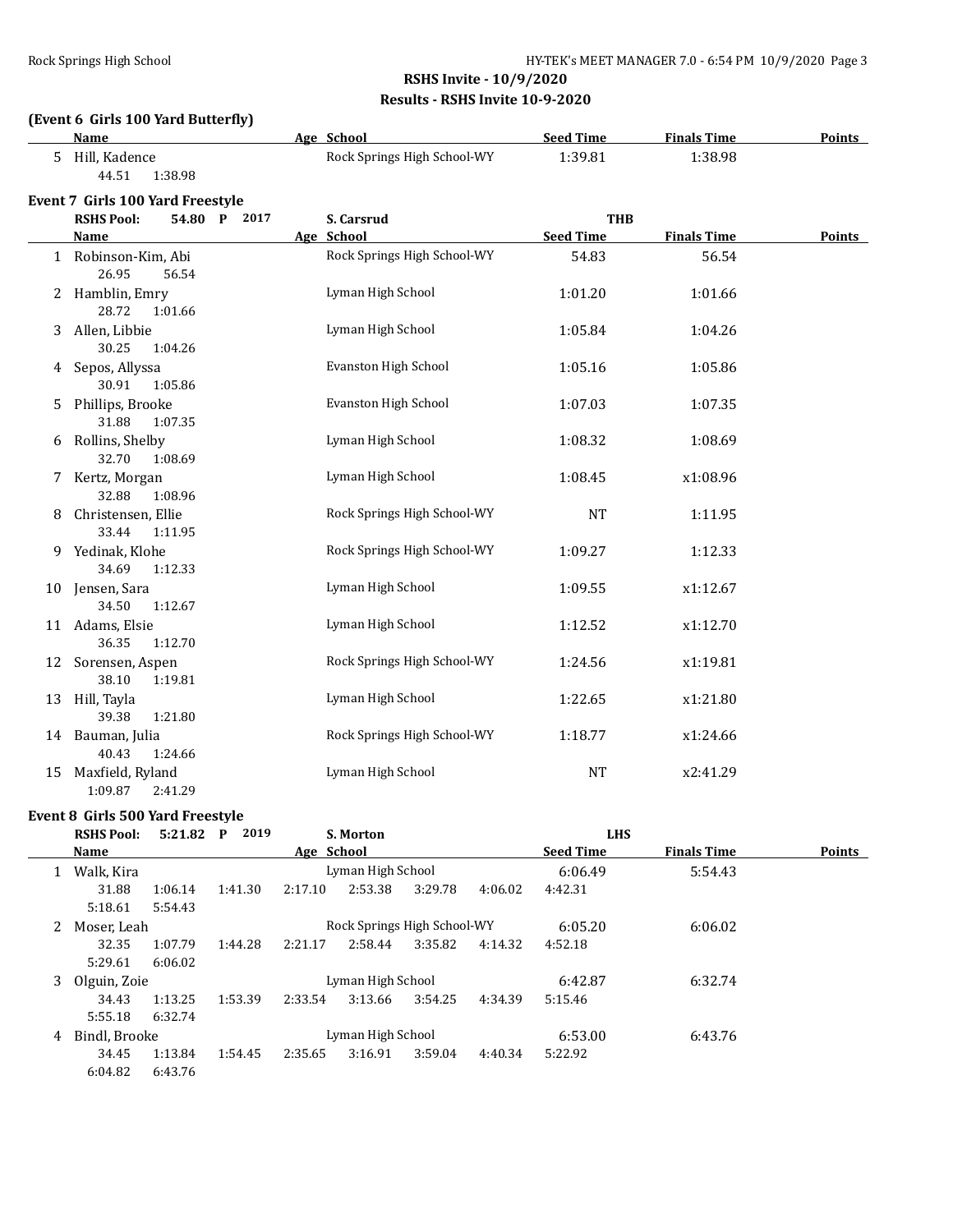### **(Event 8 Girls 500 Yard Freestyle)**

|    | Name               |               |         | Age School                  |                      |         |         | <b>Seed Time</b> | <b>Finals Time</b> | <b>Points</b> |
|----|--------------------|---------------|---------|-----------------------------|----------------------|---------|---------|------------------|--------------------|---------------|
| 5. | Koepplin, Shelby   |               |         | Rock Springs High School-WY |                      |         |         |                  | 6:54.54            |               |
|    | 35.31              | 1:16.17       | 1:58.47 | 2:41.37                     | 3:24.97              | 4:08.35 | 4:52.00 | 5:33.53          |                    |               |
|    | 6:16.10            | 6:54.54       |         |                             |                      |         |         |                  |                    |               |
| 6  | Davis, Tayler      |               |         |                             | Evanston High School |         |         | 6:46.43          | 6:55.65            |               |
|    | 34.56              | 1:13.80       | 1:56.17 | 2:39.07                     | 3:22.99              | 4:06.77 | 4:51.86 | 5:34.84          |                    |               |
|    | 6:17.52            | 6:55.65       |         |                             |                      |         |         |                  |                    |               |
|    | Fernandez, Kyndall |               |         | Evanston High School        |                      |         | 7:17.65 | 6:56.72          |                    |               |
|    | 35.24              | 1:15.14       | 1:56.55 | 2:39.05                     | 3:20.45              | 4:03.69 | 4:47.11 | 5:31.12          |                    |               |
|    | 6:13.69            | 6:56.72       |         |                             |                      |         |         |                  |                    |               |
| 8  |                    | Taylor, Kylee |         | Rock Springs High School-WY |                      |         |         | 7:50.03          | 7:43.57            |               |
|    | 40.52              | 1:25.86       | 2:12.34 | 2:59.85                     | 3:47.85              | 4:35.43 | 5:23.48 | 6:10.63          |                    |               |
|    | 6:58.67            | 7:43.57       |         |                             |                      |         |         |                  |                    |               |
| 9  | Simmons, Alianna   |               |         | Lyman High School           |                      |         |         | <b>NT</b>        | x8:33.13           |               |
|    | 40.84              | 1:30.28       | 2:22.60 | 3:16.58                     | 4:11.59              | 5:06.63 | 6:00.42 | 6:55.08          |                    |               |
|    | 7:47.26            | 8:33.13       |         |                             |                      |         |         |                  |                    |               |

### **Event 9 Girls 200 Yard Freestyle Relay**

|    | <b>RSHS Pool:</b>             | 1:44.04 | P | 2019               | Laramie                              | <b>LHS</b>                                   |                      |        |
|----|-------------------------------|---------|---|--------------------|--------------------------------------|----------------------------------------------|----------------------|--------|
|    |                               |         |   |                    |                                      | McPherson, Schroeder, Richardson, McPherson  |                      |        |
|    | Team                          |         |   |                    | <b>Relav</b>                         | <b>Seed Time</b>                             | <b>Finals Time</b>   | Points |
|    | 1 Rock Springs High School-WY |         |   |                    | A                                    | 1:50.10                                      | 1:52.57              |        |
|    | 1) Moser, Leah                |         |   |                    | 2) Butcher, Chloe                    | 3) Walker, Kiley                             | 4) Robinson-Kim, Abi |        |
|    | 29.08                         | 56.59   |   | 1:26.13            | 1:52.57                              |                                              |                      |        |
| 2  | Lyman High School             |         |   |                    | A                                    | 2:00.47                                      | 1:59.26              |        |
|    | 1) Allen, Libbie              |         |   | 2) Rollins, Shelby | 3) Bindl, Brooke<br>4) Hamblin, Emry |                                              |                      |        |
|    | 30.11                         | 1:01.01 |   | 1:31.71            | 1:59.26                              |                                              |                      |        |
| 3. | Evanston High School          |         |   |                    | A                                    | 1:50.17<br>2:05.69                           |                      |        |
|    | 1) Hales, Frankie             |         |   |                    | 2) Fernandez, Kyndall                | 3) Phillips, Brooke<br>4) Fernandez, Addyson |                      |        |
|    | 31.69                         | 1:02.15 |   | 1:33.71            | 2:05.69                              |                                              |                      |        |
| 4  | Rock Springs High School-WY   |         |   |                    | B                                    | <b>NT</b>                                    | 2:08.83              |        |
|    | 1) Yedinak, Klohe             |         |   |                    | 2) Christensen, Ellie                | 3) Stahr, Bella                              | 4) Forbush, Morgen   |        |
|    | 31.69                         | 1:03.75 |   | 1:39.16            | 2:08.83                              |                                              |                      |        |
| 5. | Lyman High School             |         |   |                    | B                                    | 2:05.37                                      | 2:09.17              |        |
|    | 1) Allen, Emmalee             |         |   |                    | 2) Adams, Elsie                      | 3) Jensen, Sara                              | 4) Kertz, Morgan     |        |
|    | 31.35                         | 1:04.45 |   | 1:36.66            | 2:09.17                              |                                              |                      |        |

--- Evanston High School B NT NS

# **Event 10 Girls 100 Yard Backstroke**

|    | <b>RSHS Pool:</b><br>$1:01.42$ P            | 2019 | A. Robinson-Kim             | <b>RSHS</b>      |                    |        |
|----|---------------------------------------------|------|-----------------------------|------------------|--------------------|--------|
|    | Name                                        |      | Age School                  | <b>Seed Time</b> | <b>Finals Time</b> | Points |
|    | Fernandez, Addyson<br>34.36<br>1:10.50      |      | Evanston High School        | 1:08.26          | 1:10.50            |        |
| 2  | Parkinson, Shelby<br>1:11.65<br>35.41       |      | Lyman High School           | 1:11.98          | 1:11.65            |        |
| 3  | Parker, Laura<br>1:13.16<br>34.93           |      | Rock Springs High School-WY | 1:06.99          | 1:13.16            |        |
| 4  | Goode, Khyanne<br>35.86<br>1:14.55          |      | Rock Springs High School-WY | 1:18.22          | 1:14.55            |        |
| 5. | Short, Anna Jo<br>1:15.76<br>36.15          |      | Lyman High School           | 1:14.32          | 1:15.76            |        |
| 6  | Huntsman, Jill<br>1:19.45                   |      | Lyman High School           | 1:21.00          | 1:19.45            |        |
|    | 38.44<br>Sepos, Allyssa<br>1:20.72<br>39.09 |      | Evanston High School        | 1:22.15          | 1:20.72            |        |